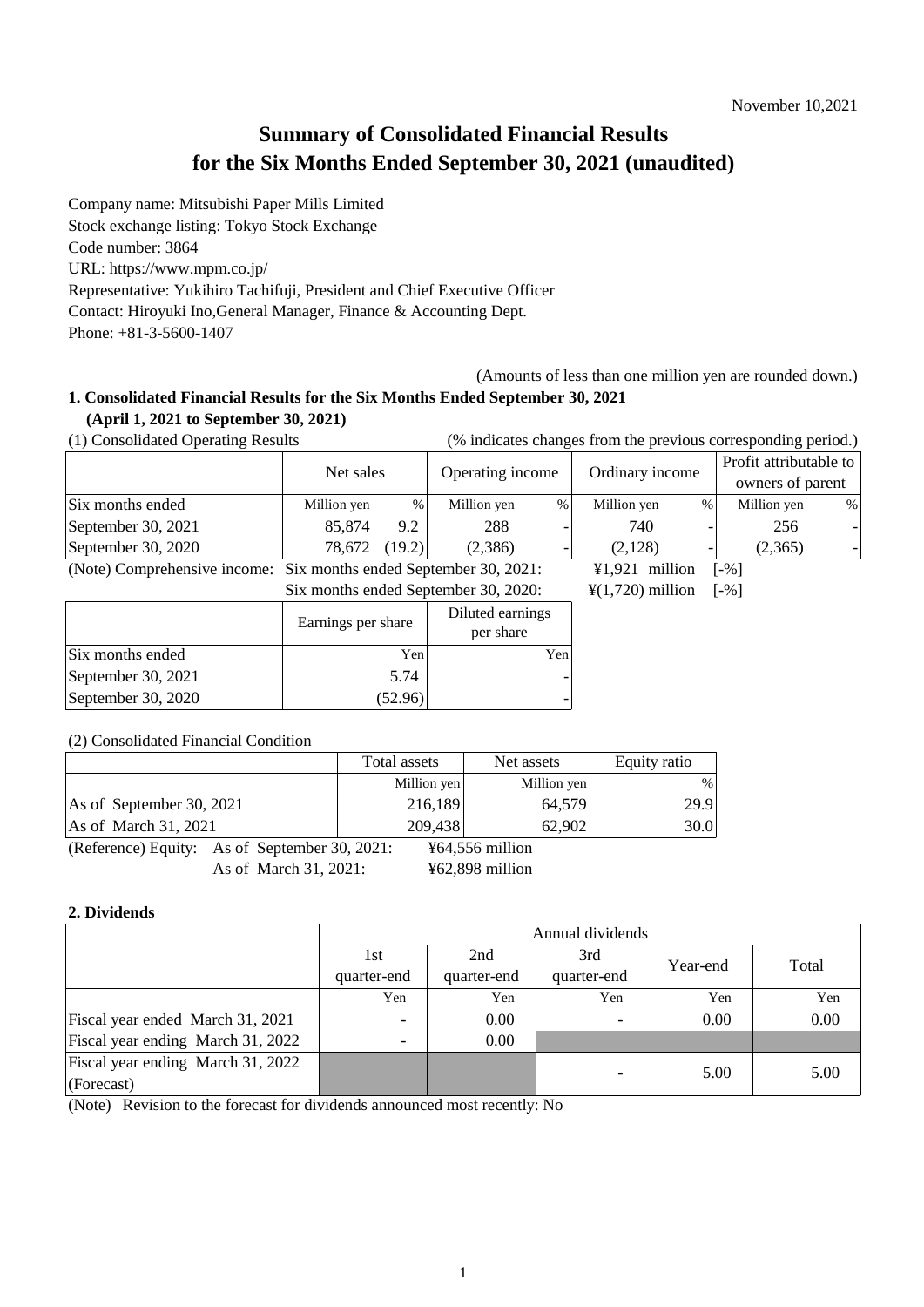## **3. Consolidated Financial Results Forecast for the Fiscal Year Ending March 31, 2022 (April 1, 2021 to March 31, 2022)**

|           | Net sales           | Operating income | Ordinary income                   | Profit attributable to<br>owners of parent | Earnings<br>per share |
|-----------|---------------------|------------------|-----------------------------------|--------------------------------------------|-----------------------|
|           | Million yen<br>$\%$ | Million yen<br>% | Million yen<br>$\%$               | Million yen<br>%1                          | Yen                   |
| Full year | 175,000             | .000<br>-        | 2.000<br>$\overline{\phantom{0}}$ | 500<br>$\overline{\phantom{0}}$            | 1.20                  |

(% indicates changes from the previous corresponding period.)

(Note) Revision to the financial results forecast announced most recently: Yes

#### **\* Notes:**

(1) Changes in significant subsidiaries during the period under review (changes in specified subsidiaries resulting in changes in scope of consolidation): None New: - (Company name); Excluded: - (Company name)

(2) Accounting policies adopted specially for the preparation of quarterly consolidated financial statements: None

(3) Changes in accounting policies, changes in accounting estimates and retrospective restatement

| 1) Changes in accounting policies due to the revision of accounting standards: | Yes. |
|--------------------------------------------------------------------------------|------|
| 2) Changes in accounting policies other than 1) above:                         | None |
| 3) Changes in accounting estimates:                                            | Yes  |
| 4) Retrospective restatement:                                                  | None |

#### (4) Total number of issued shares (common shares)

1) Total number of issued shares at the end of the period (including treasury shares):

| September 30, 2021: | 44,741,433 shares |
|---------------------|-------------------|
| March 31, 2021:     | 44,741,433 shares |

 2) Total number of treasury shares at the end of the period: September 30, 2021: March 31, 2021: 287,884 shares 83,756 shares

3) Average number of shares during the period:

Six months ended September 30, 2021: 44,621,736 shares

Six months ended September 30, 2020: 44,658,784 shares

- (Notes) The Company has adopted a BIP (Board Incentive Plan) trust, assuming the number of shares held by the trust are included in the number of treasury stock of "(4) Total number of issued shares (common shares)".
- \* This quarterly financial results report is exempt from quarterly review by Certified Public Accountants or an Audit Firm.

\* Explanation of the proper use of financial results forecast and other notes

acquired by the Company and certain assumptions assessed to be reasonable. Actual results may differ significantly from these forecasts due to a wide range of factors. The earnings forecasts and other forward-looking statements herein are based on information currently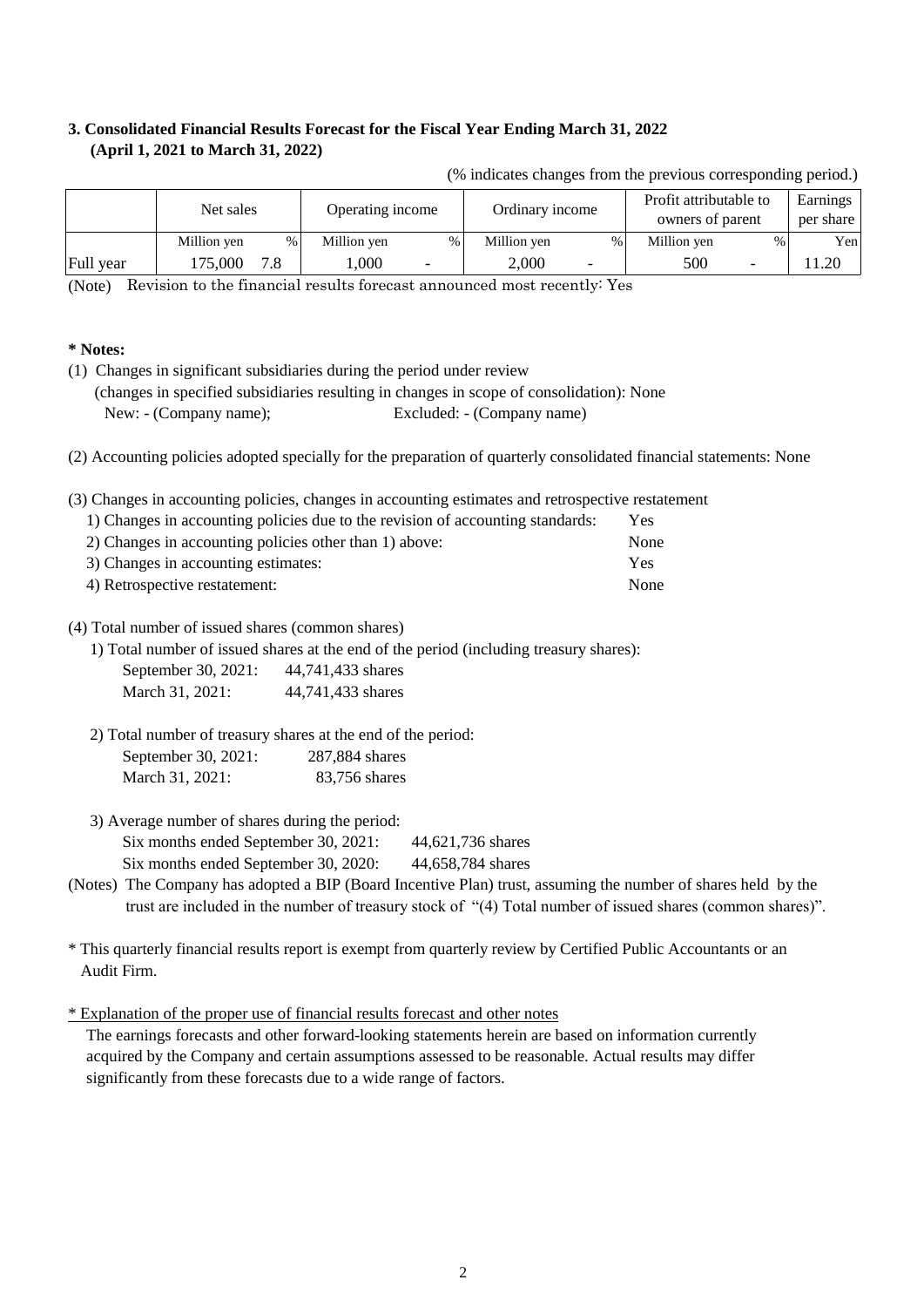#### Consolidated Financial Statements

(1) Consolidated Balance Sheets

|                                                               | As of March 31, 2021 | As of September 30, 2021 |
|---------------------------------------------------------------|----------------------|--------------------------|
| Assets                                                        |                      |                          |
| Current assets                                                |                      |                          |
| Cash and deposits                                             | 15,701               | 9,731                    |
| Notes and accounts receivable - trade                         | 28,797               |                          |
| Notes and accounts receivable - trade, and contract<br>assets |                      | 39,996                   |
| Merchandise and finished goods                                | 23,433               | 25,012                   |
| Work in process                                               | 6,758                | 7,138                    |
| Raw materials and supplies                                    | 10,230               | 10,393                   |
| Other                                                         | 4,123                | 3,969                    |
| Allowance for doubtful accounts                               | (430)                | (430)                    |
| Total current assets                                          | 88,614               | 95,810                   |
| Non-current assets                                            |                      |                          |
| Property, plant and equipment                                 |                      |                          |
| Buildings and structures, net                                 | 22,814               | 22,404                   |
| Machinery, equipment and vehicles, net                        | 41,137               | 40,181                   |
| Land                                                          | 21,619               | 21,693                   |
| Construction in progress                                      | 465                  | 1,050                    |
| Other, net                                                    | 2,896                | 2,801                    |
| Total property, plant and equipment                           | 88,934               | 88,132                   |
| Intangible assets                                             |                      |                          |
| Other                                                         | 1,590                | 1,711                    |
| Total intangible assets                                       | 1,590                | 1,711                    |
| Investments and other assets                                  |                      |                          |
| Investment securities                                         | 20,231               | 20,707                   |
| Other                                                         | 10,141               | 9,858                    |
| Allowance for doubtful accounts                               | (74)                 | (29)                     |
| Total investments and other assets                            | 30,298               | 30,535                   |
| Total non-current assets                                      | 120,823              | 120,379                  |
| Total assets                                                  | 209,438              | 216,189                  |

(Million yen)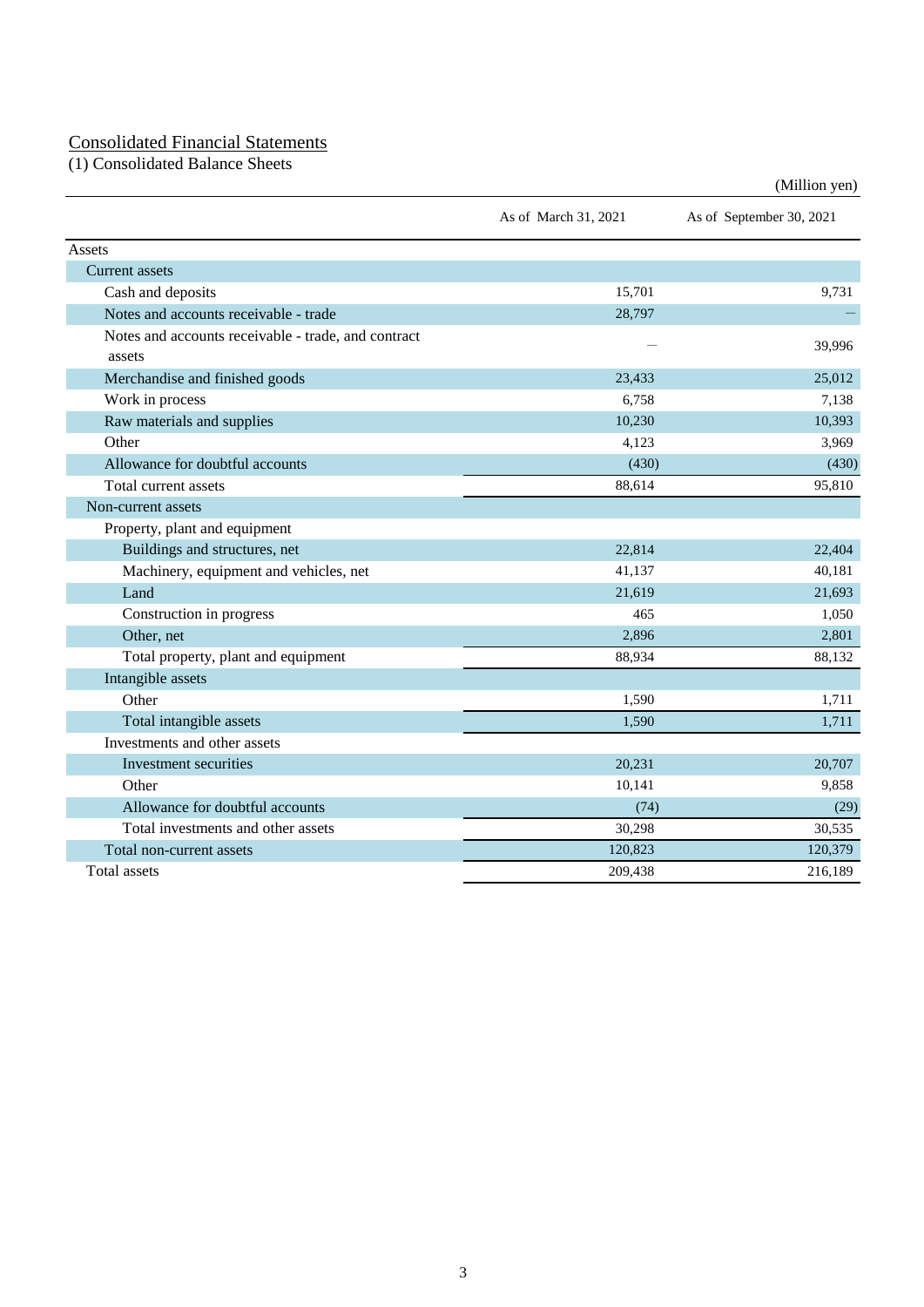(Million yen)

|                                                       | As of March 31, 2021 | As of September 30, 2021 |
|-------------------------------------------------------|----------------------|--------------------------|
| Liabilities                                           |                      |                          |
| <b>Current liabilities</b>                            |                      |                          |
| Notes and accounts payable - trade                    | 18,577               | 22,356                   |
| Electronically recorded obligations                   | 3,137                | 4,156                    |
| Short-term loans payable                              | 59,150               | 60,123                   |
| Commercial paper                                      | 7,000                | 10,000                   |
| Income taxes payable                                  | 361                  | 369                      |
| Other                                                 | 12,315               | 11,544                   |
| Total current liabilities                             | 100,542              | 108,548                  |
| Non-current liabilities                               |                      |                          |
| Long-term loans payable                               | 31,772               | 28,871                   |
| Net defined benefit liability                         | 9,664                | 9,909                    |
| Asset retirement obligations                          | 884                  | 884                      |
| Other                                                 | 3,671                | 3,396                    |
| Total non-current liabilities                         | 45,993               | 43,062                   |
| <b>Total liabilities</b>                              | 146,535              | 151,610                  |
| Net assets                                            |                      |                          |
| Shareholders' equity                                  |                      |                          |
| Capital stock                                         | 36,561               | 36,561                   |
| Capital surplus                                       | 8,555                | 6,488                    |
| Retained earnings                                     | 10,967               | 13,121                   |
| Treasury shares                                       | (152)                | (228)                    |
| Total shareholders' equity                            | 55,932               | 55,943                   |
| Accumulated other comprehensive income                |                      |                          |
| Valuation difference on available-for-sale securities | 3,942                | 5,238                    |
| Foreign currency translation adjustment               | 910                  | 1,243                    |
| Remeasurements of defined benefit plans               | 2,112                | 2,130                    |
| Total accumulated other comprehensive income          | 6,965                | 8,612                    |
| Non-controlling interests                             | $\overline{4}$       | 23                       |
| Total net assets                                      | 62,902               | 64,579                   |
| Total liabilities and net assets                      | 209,438              | 216,189                  |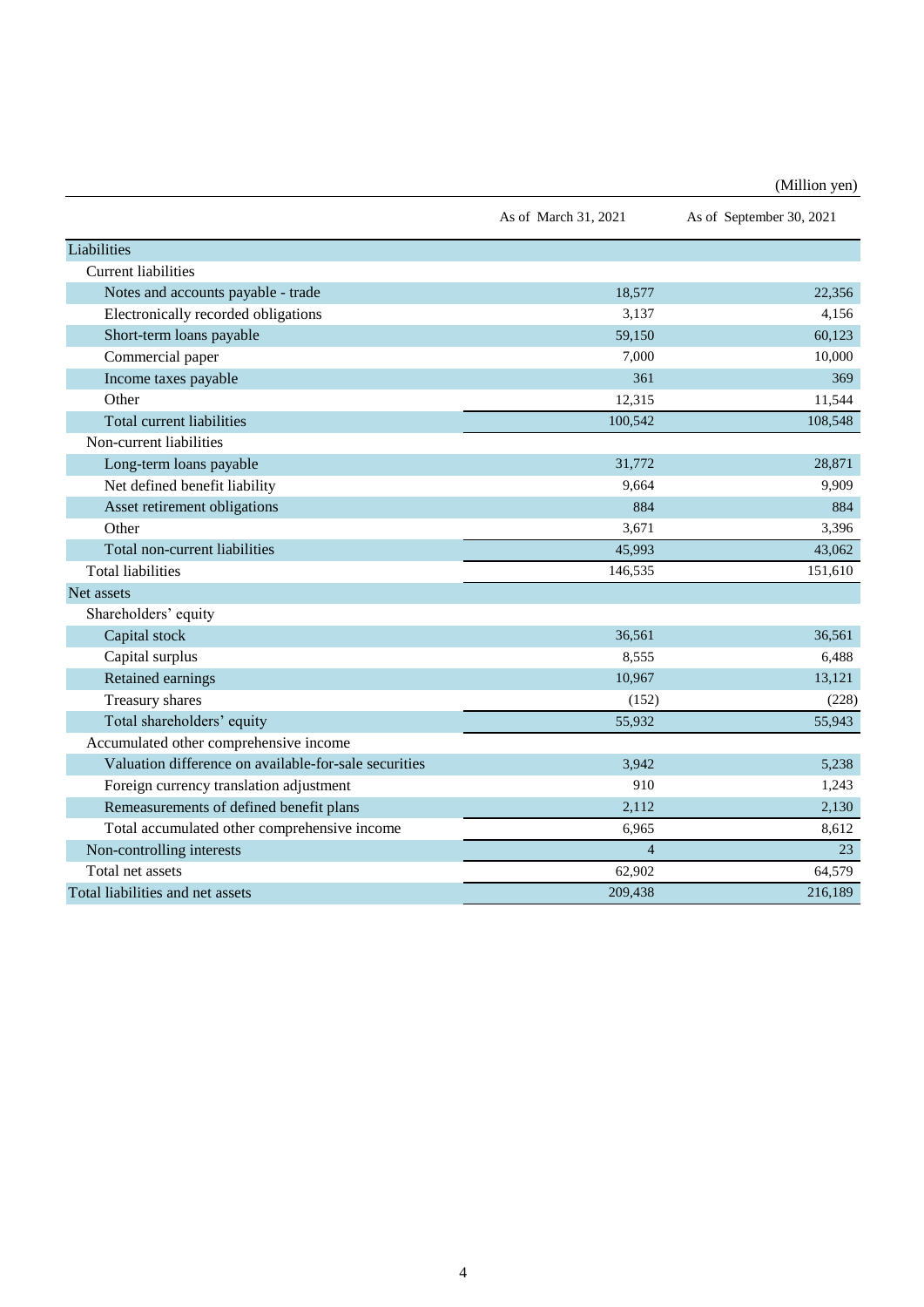(2) Consolidated Statements of Income and Comprehensive Income

Consolidated Statements of Income

Six Months Ended September 30

|                                                                  |                          | (Million yen)            |
|------------------------------------------------------------------|--------------------------|--------------------------|
|                                                                  | For the six months ended | For the six months ended |
|                                                                  | September 30,2020        | September 30,2021        |
| Net sales                                                        | 78,672                   | 85.874                   |
| Cost of sales                                                    | 68,702                   | 72,913                   |
| Gross profit                                                     | 9,969                    | 12,961                   |
| Selling, general and administrative expenses                     | 12,356                   | 12,672                   |
| Operating income(loss)                                           | (2,386)                  | 288                      |
| Non-operating income                                             |                          |                          |
| Interest income                                                  | 19                       | 14                       |
| Dividend income                                                  | 293                      | 312                      |
| Share of profit of entities accounted for using equity<br>method | 529                      | 391                      |
| Foreign exchange gains                                           |                          | 37                       |
| Other                                                            | 207                      | 167                      |
| Total non-operating income                                       | 1,049                    | 923                      |
| Non-operating expenses                                           |                          |                          |
| Interest expenses                                                | 390                      | 302                      |
| Foreign exchange losses                                          | 93                       |                          |
| Other                                                            | 307                      | 169                      |
| Total non-operating expenses                                     | 791                      | 472                      |
| Ordinary income(loss)                                            | (2,128)                  | 740                      |
| Extraordinary income                                             |                          |                          |
| Gain on disposal of non-current assets                           | 11                       | 48                       |
| Gain on sales of investment securities                           | 6                        | 687                      |
| Other                                                            |                          | 128                      |
| Total extraordinary income                                       | 17                       | 864                      |
| <b>Extraordinary losses</b>                                      |                          |                          |
| Loss on disposal of non-current assets                           | 286                      | 199                      |
| Loss on valuation of investment securities                       | 29                       | 598                      |
| Other                                                            | 38                       | 276                      |
| Total extraordinary losses                                       | 355                      | 1,074                    |
| Profit (loss) before income taxes                                | (2, 465)                 | 529                      |
| Income taxes                                                     | (112)                    | 254                      |
| Profit (loss)                                                    | (2, 353)                 | 275                      |
| Profit attributable to non-controlling interests                 | 11                       | 19                       |
| Profit (loss) attributable to owners of parent                   | (2,365)                  | 256                      |